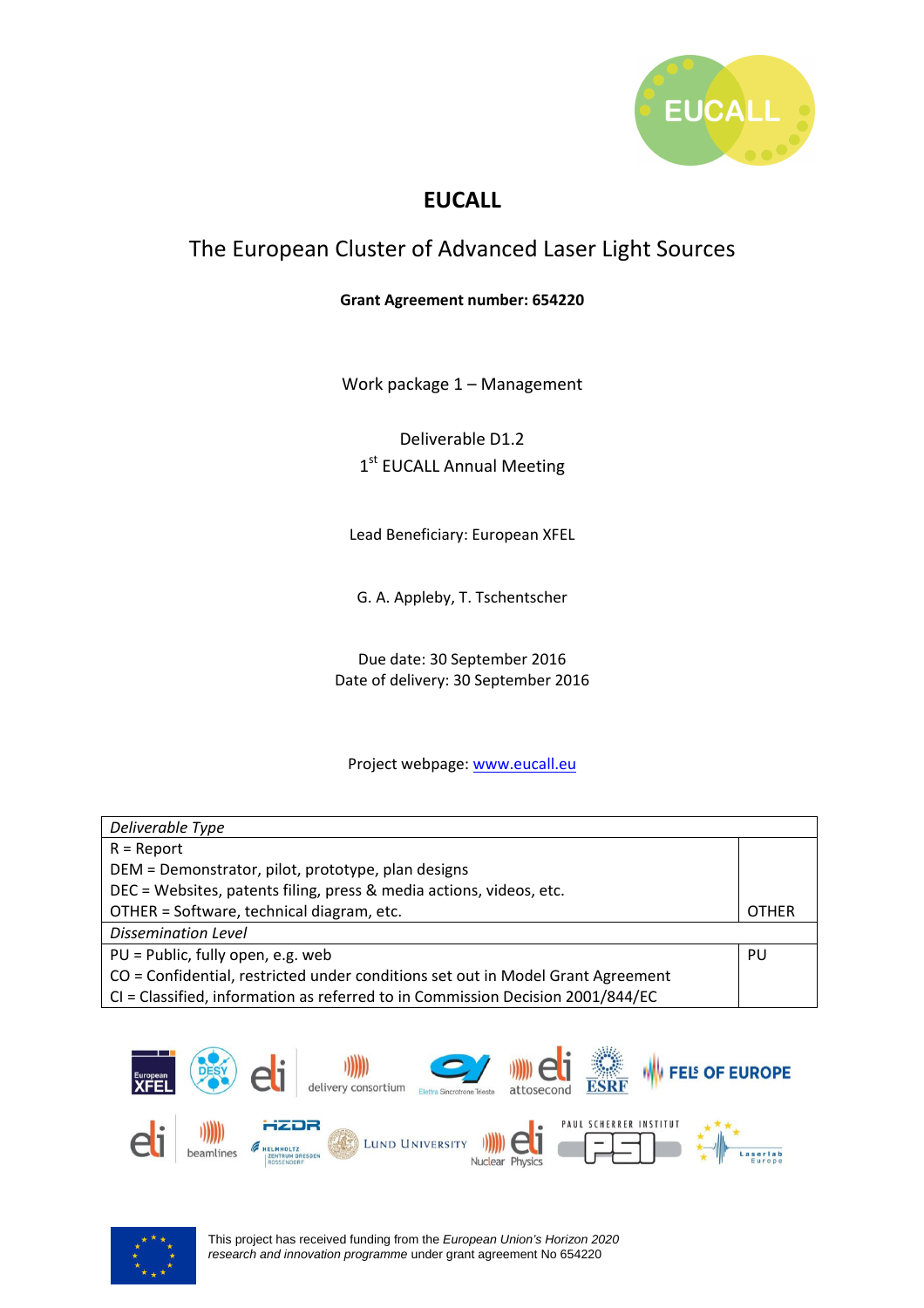

## **EUCALL Annual Meeting 2016 31 August - 02 September 2016**

#### **Venue: Building 106, Room 255**

Helmholtz Zentrum Dresden-Rossendorf, Bautzner Landstrasse 400, 01328 Dresden

In total, 75 participants attended the EUCALL Annual Meeting, and the Plenary Session containing presentations introducing EUCALL and its progress to date were attended by all. HZDR's director opened the meeting while Thomas Tschentscher, the EUCALL Project Director welcomed the participants with a coordinator report: EUCALL's progress during its first year. The Work Package Leaders (WPLs) of each Work Packages (WPs) 3-7 presented the progress to date of each WP (10min each).

The participants then divided into parallel sessions for their separate WPs which involved presentations and discussions about the current status of each of the members. Afterwards all of the participants were transported to the venue of the Meeting Networking Dinner.

On Thursday 01 September, the participants attended the second parallel WP sessions, to discuss further development of their defined EUCALL tasks and objectives. In place of the WP3 (Synergy) session, the participants held EUCALL's 2<sup>nd</sup> Face-to-Face Steering Committee meeting.

The participants were then able to choose between two cross-WP sessions, designed to provide experience exchange between the different scientific communities. One session highlighted the differences and commonalities between Synchrotron, Free-Electron Laser and High Power Laser facilities, while the other was a tutorial for programing using Field Programmable Gate Arrays and Graphical Processing Units (FPGA/GPU).

The participants were then divided into small groups for a tour of seven of HZDR's experimental facilities, and then reconvened for a poster session and light-dinner.

On Friday 02 September the participants divided again into parallel WP sessions and then reconvened for the final plenary session, which involved a summary presentation from each of the WPLs, describing what has been achieved over the past three days (10min each) and a final close-out from Thomas Tschentscher, who also announced the date of the EUCALL Annual Meeting 2017 (7-9 June at ESRF, Grenoble, France). After the official end of the meeting, a combined meeting of the Synergy Board and Executive Board was held.

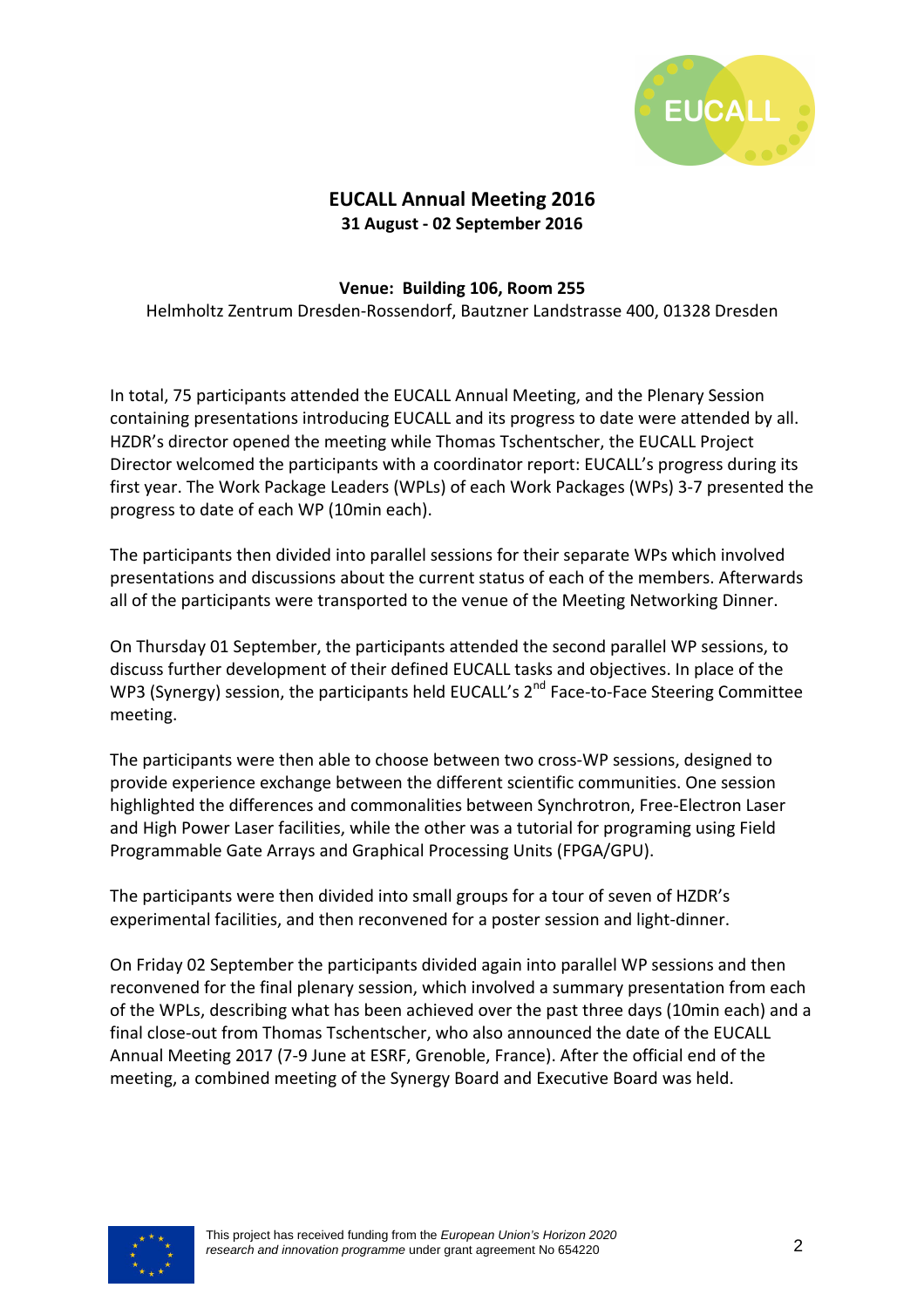

#### WP3 – Synergy of Advanced Light Sources:

Introductory session: The formation and terms of reference of the Synergy Board were reported, as well as the progress so far in WP3's data collection: "Instruments at RIs" and "Survey of Technology Transfer at RIs". Initial conclusions from each of these studies were shown, and it could be concluded that WP3's data collection has already identified possible ways in which the RIs of different types can benefit from this survey and analysis.

Summary session: It was reported that the WP members had suggested ways to improve the data collection methods, and that this collection will accelerate during the following months with the addition of a new full time employee for WP3 at ELI-DC. The WP members also agreed on the topics and rough timeline of WP3's "Workshops for Experience Exchange" which are planned for 2017 and 2018. WP3 finally discussed possible Joint Foresight Topics for EUCALL and preparations of future sustainable collaborations beyond the EUCALL project.

#### WP4 – Simulation of Experiments (SIMEX)

Introductory session: The WPL reminded the audience of the goals of SIMEX and the individual members of the WP. An overview of the different software modules being implemented and their current status was given, and the first scientific results were presented, for which a publication is currently under preparation. It was also shown that the first two deliverables are almost complete. Finally, the outlook for the next year was presented.

Summary session: The WP members have set up an open source software repository for use by all WPs. SIMEX involves contributions by all types of EUCALL's facilities and is now ready for science. The first four scientific applications, for which SIMEX will be used, have been defined. These involve science relevant to all types of EUCALL's light sources, namely: x-ray probing of laser-excited materials, and a laser-plasma based x-ray source. Possible synergies with WP7 have also been recognized. The WP members plan to continue face-to-face meetings, and regular TelCo meetings. They will reinforce the use of software development planning tools and will hold a specific workshop in 2017 which will involve exchange about the science applications plus programming on defined issues. It was emphasized that SIMEX is now ready for science and publications, and that the first publication is in preparation.

#### WP5 – Ultrafast Data Acquisition (UFDAC)

Introductory session: The WPL introduced the Milestone which was completed in May 2016 and what it implies in relation to the rest of the work in progress. It was emphasized that in their work, there are two sub-communities, (programing using either Field Programmable Gate Arrays (FPGA) or Graphical Processing Units (GPU), and the aim of the Day 2 session was to enable experience exchange between these two. A workshop with similar goals, but an extended scope and for external participants is planned to be held at European XFEL during 15-18 November 2017.

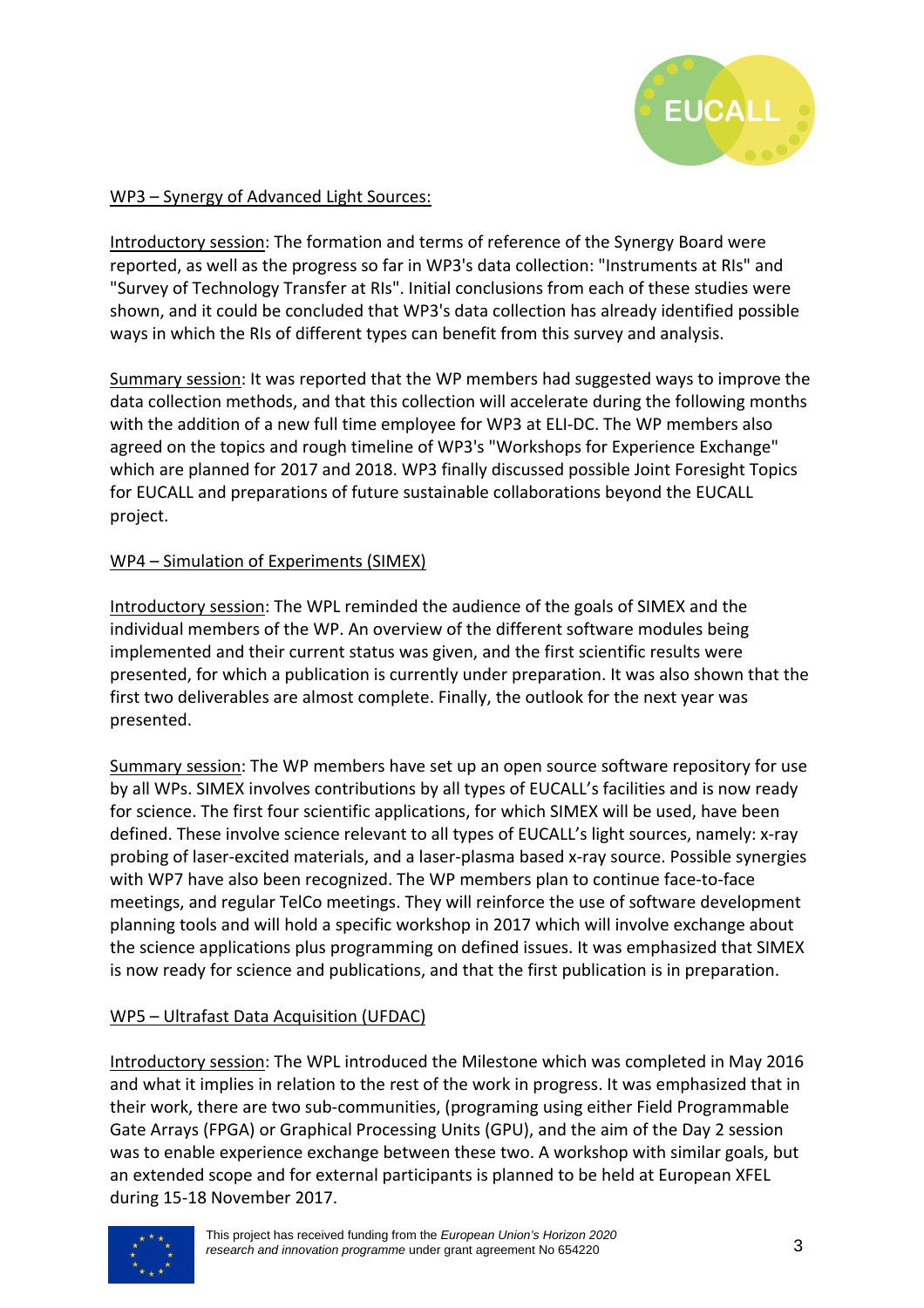

Summary session: The WPL noted that there was not really enough time during the WP sessions for the large number of discussion points which arose, however in many cases solutions were also able to be developed. The WP members defined concepts for an information repository which will be set up, for all specifications, designs and software (combined with WP4). A format for the FPGA/GPU November 2017 workshop was developed, as well as a detailed list of the planned face-to-face meetings between the different WP members. It was mentioned that for the previous Milestone, a face-to-face meeting was very useful to realise their goals, differences and commonalties.

#### WP6 – High Repetition Rate Sample Delivery

Introductory session: The WPL reintroduced the objectives and tasks of the WP and described how different technologies from European XFEL, DESY and ELI Beamlines are being combined to produce WP6's defined deliverables. The current status of each of the WP Milestones and Deliverables were outlined, and WP6's involvement in organizing the Satellite Workshop "Building a Target Network for Advanced Laser Light Sources" was discussed (see Annex 1).

Summary session: The WPL mentioned that the WP sessions involved a lot of interesting discussion and it has been a very fruitful meeting. WP6 has several possible new external collaborators – these are related groups within PSI and within DESY, as well as with a UK group involved in Target Fabrication. These have arisen during presentation of HIREP's activities at external meetings and events. HIREP has set up an email address for users to send information about targets/samples to be supported for the HIREP target/sample delivery system. The WPL showed the role and tasks of each participant, relative to HIREP's Deliverables and Milestones for the next 24 months. The approach to the upcoming deliverable has been discussed in detail, and the next face-to-face meetings and upcoming video conferences are already planned.

#### WP7 – Pulse Characterisation and Control

Introductory session: The WPL reintroduced the three separate tasks of WP7 and summarized the current status of each task. Three face-to-face meetings and a workshop have already taken place in 2016 and set basis for joint activities have already been developed. The first deliverable (due 30 September 2016) is already complete and ideas for experimental campaigns for each prototype have already been proposed.

Summary session: It was reported that the discussions held during the last three days have been very fruitful. A prototype for the liquid jet pulse arrival sensor is ready, as well as the wavefront sensor. These are ready to be tested and optimized at a variety of light sources. For the x-ray intensity sensor, two different designs may be required due to the large range in photon energy and photon count. The WP members plan face-to-face meetings at several external scientific meetings, as well as their own private meetings in the rest of 2006 and during 2017.

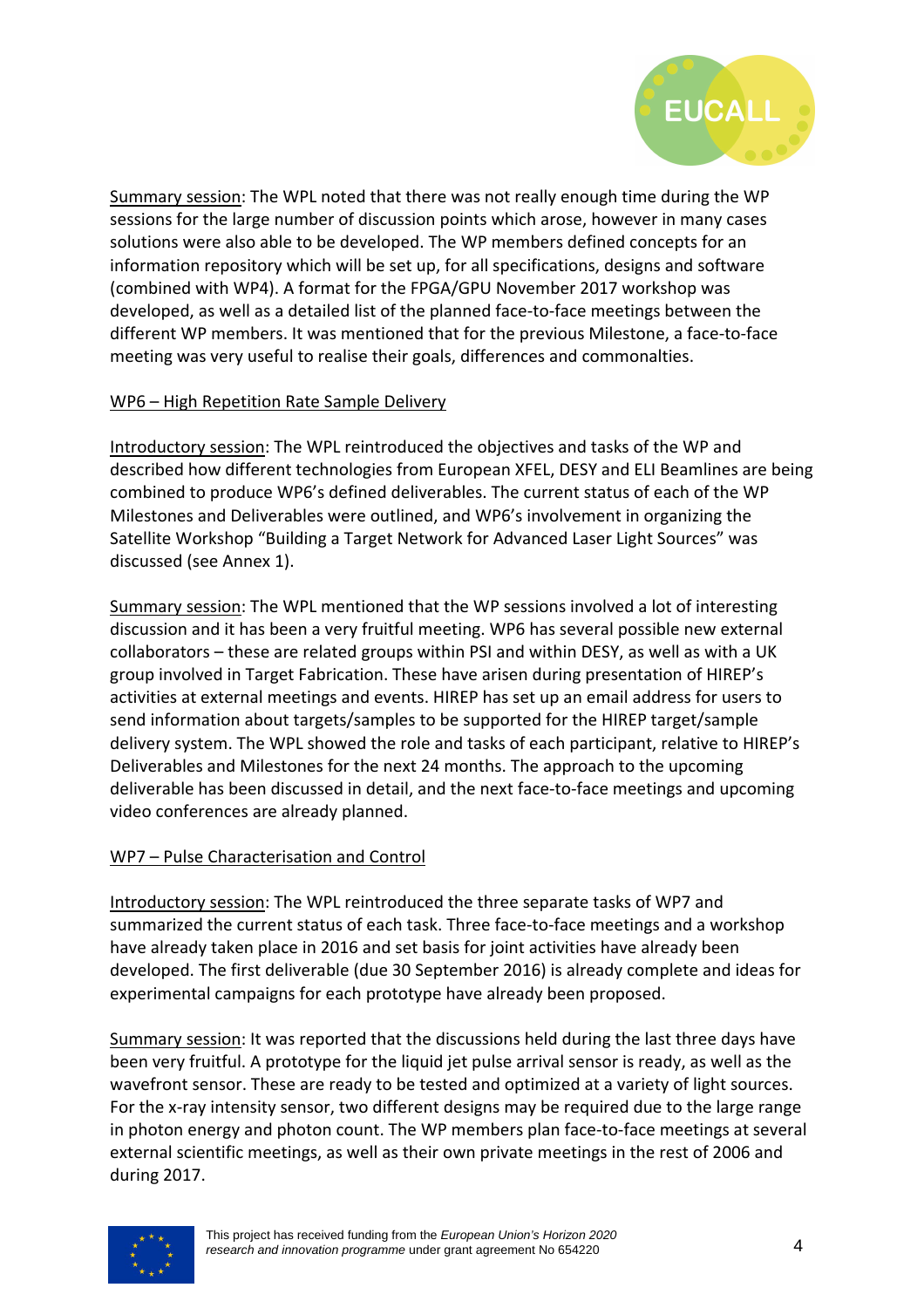

#### Summary

The EUCALL Annual Meeting 2016 was a highly successful meeting in which a great deal of progress in each of the WPs was demonstrated, and it was clear that EUCALL's activities to date have succeeded in bringing together scientists from accelerator- and laser-based light sources for collaborations which will benefit both communities. The participants have been able to complete all of their required deliverables and milestones to date, and showed at the Annual Meeting that they are well prepared for the coming challenges of EUCALL's second year. The Annual Meeting was also an important opportunity for the participants to learn more about the WPs in which they are not personally involved, as well as the cross-WP sessions in which they could learn more about the "other" communities. Several participants commented that future Annual Meetings should be longer, or at least provide even more time for WP sessions – this is an issue that could be addressed when planning the next EUCALL Annual Meeting.

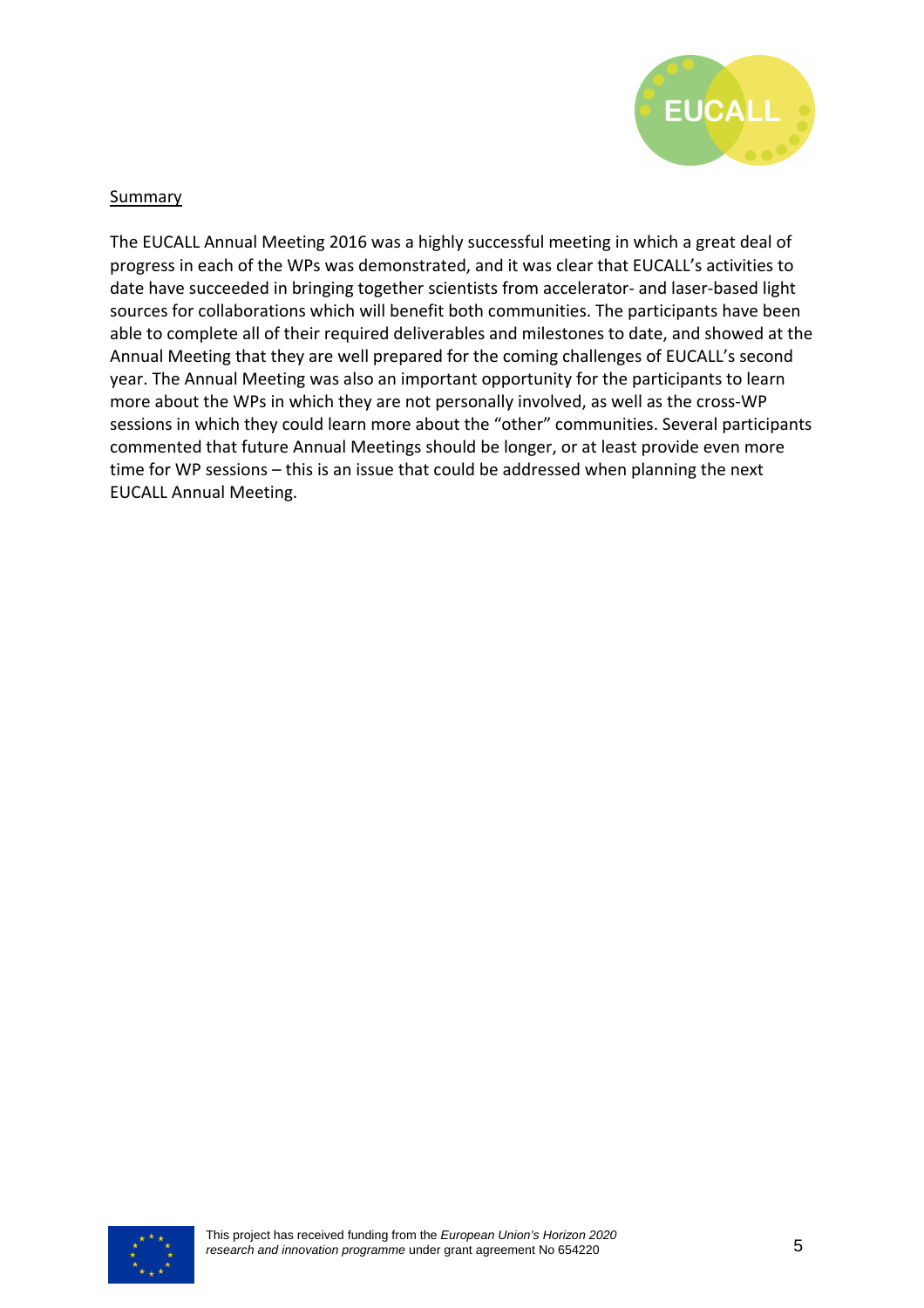

**Annex 1:** Satellite Workshop "Building a Target Network for Advanced Laser Light Sources"

On 29-31 August, a Satellite Workshop to the EUCALL Annual Meeting 2016 was held at HZDR, entitled "Building a Target Network for Advanced Laser Light Sources". This topic is of great importance to many advanced laser light sources, including a number of EUCALL's partner facilities, as the build-up of high-power laser sources with ever increasing pulse repetition rates will require fast and cheap access to a high volume of laser targets, for a variety of experiments and applications. When European XFEL and ELI begin full user operation in 2018 it will be particularly important to have these targets readily available.

The meeting was co-organised by WP6 of EUCALL. More than 60 participants attended, and the final result was that the photon-science and laser-science communities recognize that there is a need for the creation of a network for delivery of targets to laser systems, and further work is being done to realise this. It is likely that European XFEL, ELI, ESRF and HZDR will form the basis of such a future network.

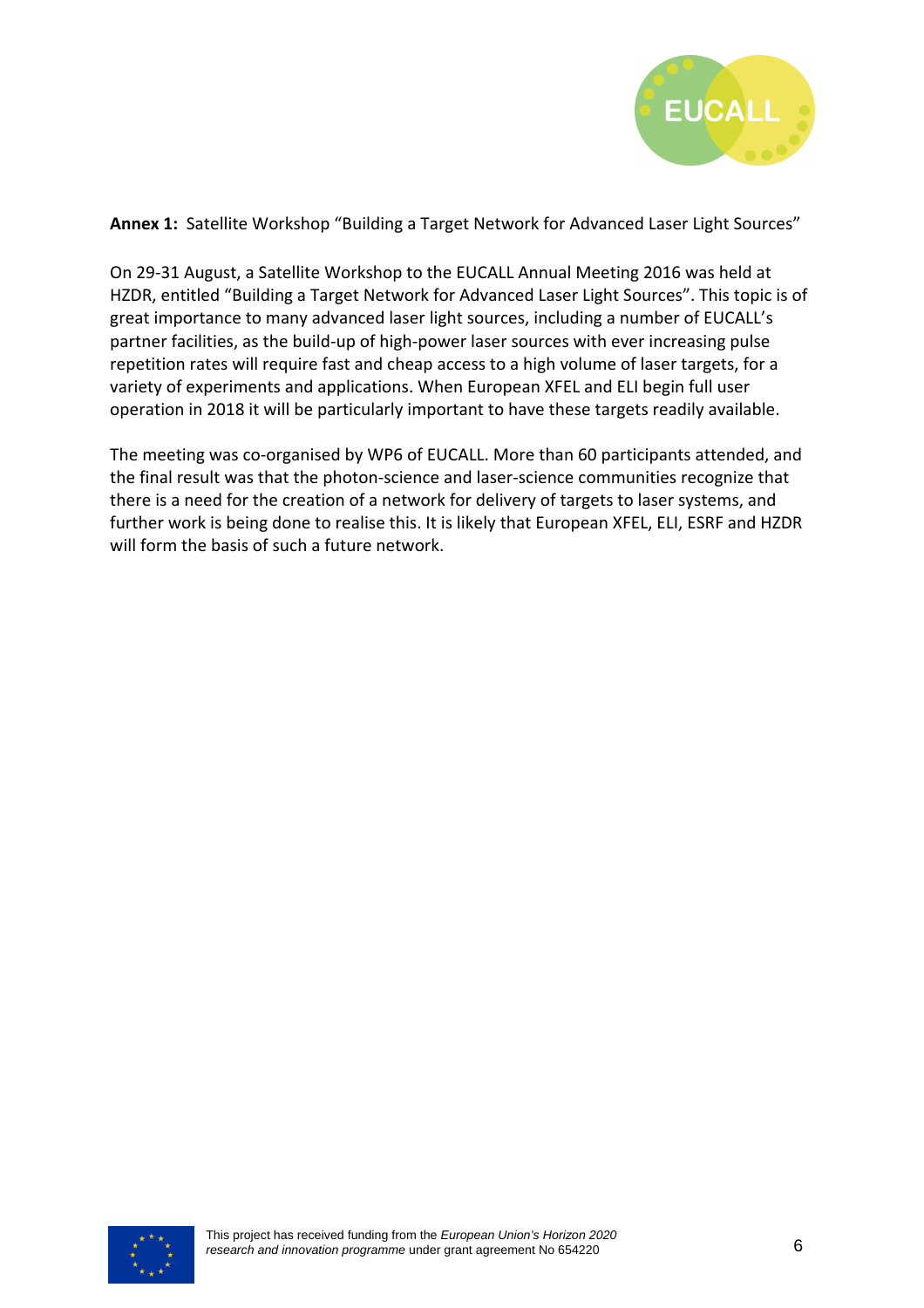

## **EUCALL Annual Meeting 2016 31 August - 02 September 2016**

#### **Venue: Building 106, Room 255**  Helmholtz Zentrum Dresden-Rossendorf, Bautzner Landstrasse 400, 01328 Dresden

### **Wednesday 31 August 2016**

| <b>Time</b> | <b>Programme</b>                                                                                                                |
|-------------|---------------------------------------------------------------------------------------------------------------------------------|
| 11:30       | Bus transfer from hotel(s) to HZDR                                                                                              |
| 12:30       | <b>Registration</b>                                                                                                             |
| 13:00       | Welcome to HZDR - R. Sauerbrey / HZDR                                                                                           |
| 13:10       | Introduction - T. Tschentscher / European XFEL                                                                                  |
| 13:40       | Status of WP3 / SYNERGY - C. Miron / ELI-DC                                                                                     |
| 13:50       | Status of WP4 / SIMEX - A. Mancuso / European XFEL                                                                              |
| 14:00       | Status of WP5 / UFDAC - M. Bussmann / HZDR                                                                                      |
| 14:10       | Status of WP6 / HIREP - D. Margarone / ELI Beamlines                                                                            |
| 14:20       | Status of WP7 / PUCCA - K. Tiedtke / DESY                                                                                       |
| 14:30       | <b>Coffee Break</b>                                                                                                             |
| 15:00       | Work package meetings: Part 1 - Overview of progress<br>WP3-SYNERGY<br>$WP4-SIMEX$<br>WP5 - UFDAC<br>$WPG - HIREP$<br>WP7-PUCCA |
| 17:00       | <b>Bus transfer to Dresden centre (Old Town)</b>                                                                                |
| 18:45       | Networking Dinner / Cruise on river Elbe                                                                                        |
| 22:00       | <b>Return to hotels</b>                                                                                                         |



This project has received funding from the European Union's Horizon 2020 research and innovation programme under grant agreement No 654220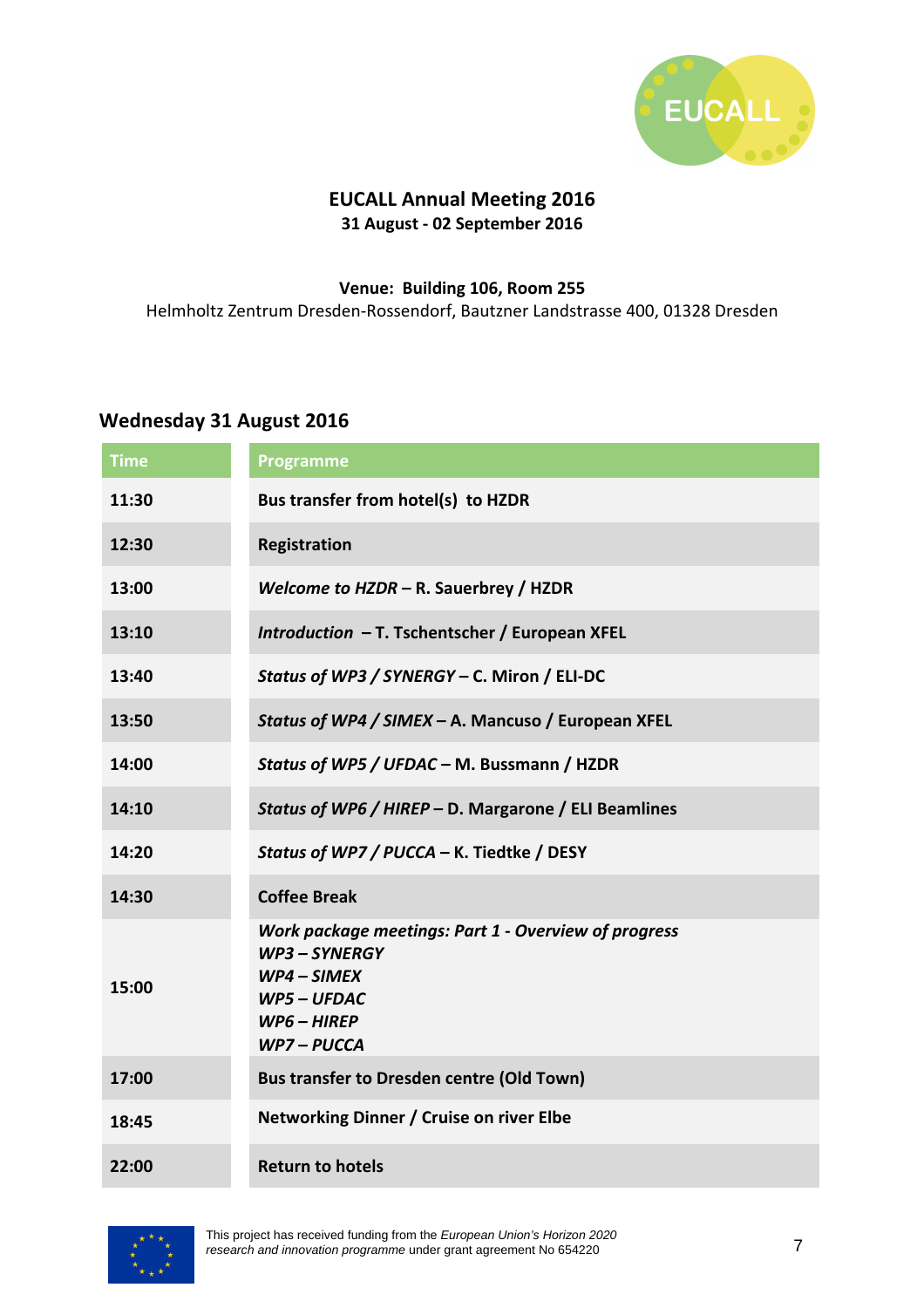

# **Thursday 01 September 2016**

| <b>Time</b> |       | <b>Programme</b>                                                                                                                                    |
|-------------|-------|-----------------------------------------------------------------------------------------------------------------------------------------------------|
| 08:00       |       | <b>Bus transfer from hotel(s) to HZDR</b>                                                                                                           |
|             | 09:00 | Work package meetings: Part $2$ – Next steps, planning of workshops<br>$WP4-SIMEX$<br><b>WP5-UFDAC</b><br>$WP6 - HIREP$<br>WP7-PUCCA                |
|             | 09:00 | <b>Steering Committee meeting</b>                                                                                                                   |
| 11:00       |       | <b>Coffee Break</b>                                                                                                                                 |
|             | 11:20 | <b>Workshops/Experience Exchange Part 1:</b><br>Differences and commonalities in High Power Laser / XFEL /<br>Synchrotron experiments. - See Page 9 |
|             | 11:20 | <b>Workshops/Experience Exchange Part 1:</b><br>Introduction to GPU Programming/FPGA programming. - See Page 10                                     |
| 13:00       |       | Lunch                                                                                                                                               |
|             | 14:00 | <b>Workshops/Experience Exchange Part 2:</b><br>Differences and commonalities in High Power Laser / XFEL /<br>Synchrotron experiments. - See Page 9 |
|             | 14:00 | <b>Workshops/Experience Exchange Part 2:</b><br>Introduction to GPU Programming/FPGA programming. - See Page 10                                     |
| 15:45       |       | <b>Coffee Break</b>                                                                                                                                 |
| 16:00       |       | <b>Site visit</b>                                                                                                                                   |
| 18:30       |       | <b>Poster Session with buffet dinner</b>                                                                                                            |
| 20:00       |       | Bus transfer from HZDR to hotel(s)                                                                                                                  |

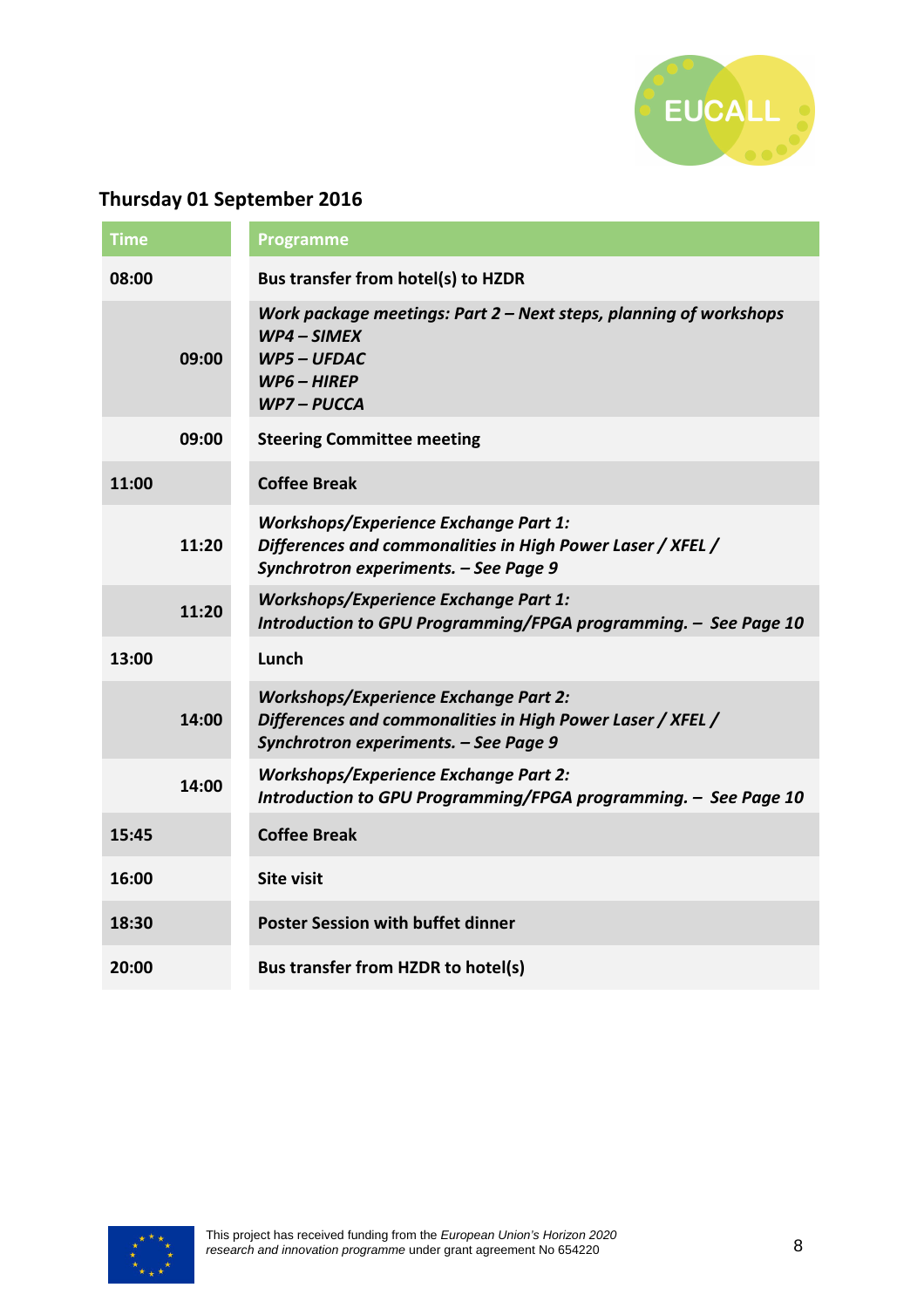

# **Differences and commonalities in High Power Laser / XFEL / Synchrotron experiments 01 September 2016**

#### **Venue: Building 106, Room 255**

Helmholtz Zentrum Dresden-Rossendorf, Bautzner Landstrasse 400, 01328 Dresden

# **Thursday 01 September 2016**

| <b>Time</b> | <b>Programme</b>                                                       |
|-------------|------------------------------------------------------------------------|
| 11:20       | Synchrotron Radiation & Facilities - S. Pascarelli / ESRF              |
| 11:40       | Example of Synchrotron Experiment – C. Bressler / European XFEL        |
| 12:10       | FEL Radiation & Facilities - J. Feldhaus / DESY                        |
| 12:30       | Example of FEL Experiment – M. Zangrando / Elettra                     |
| 13:00       | Lunch                                                                  |
| 14:00       | High Power Laser Radiation & Facilities – G. Korn / ELI-Beamlines      |
| 14:20       | Example of High Power Laser Experiment – K. Ziel / HZDR                |
| 14:50       | Highlight of a combination of capabilities - HIBEF $-$ T. Cowan / HZDR |
| 15:20       | Open discussion of commonalities and differences                       |
| 15:45       | <b>Coffee Break and Site Visit</b>                                     |

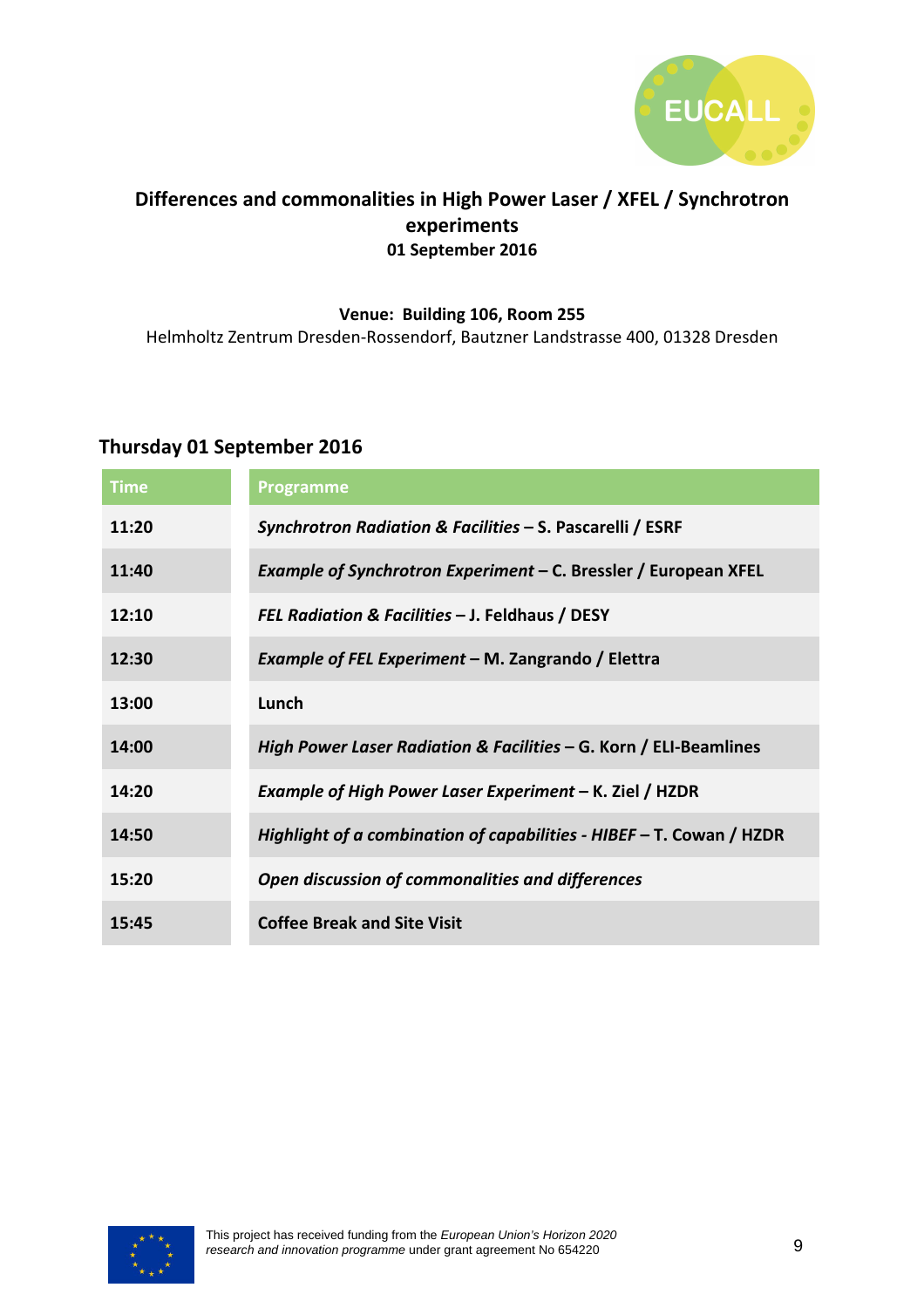

## **Introduction to GPU Programming / FPGA Programming 01 September 2016**

#### **Venue: Building 114, Second Floor**

Helmholtz Zentrum Dresden-Rossendorf, Bautzner Landstrasse 400, 01328 Dresden

# **Thursday 01 September 2016**

| <b>Time</b> | <b>Programme</b>                                            |
|-------------|-------------------------------------------------------------|
| 11:20       | Introduction (G. Juckeland, HZDR / A. Ahmed, European XFEL) |
| 12:20       | Hands on coding session part 1                              |
| 13:00       | Lunch                                                       |
| 14:00       | Introduction to the problem (G. Juckeland / A. Ahmed)       |
| 14:15       | Hands on coding session part 2                              |
| 14:45       | Resumé of first two hands on sessions (all)                 |
| 15:00       | Hands on coding session part 3                              |
| 15:30       | <b>Final resumé</b>                                         |